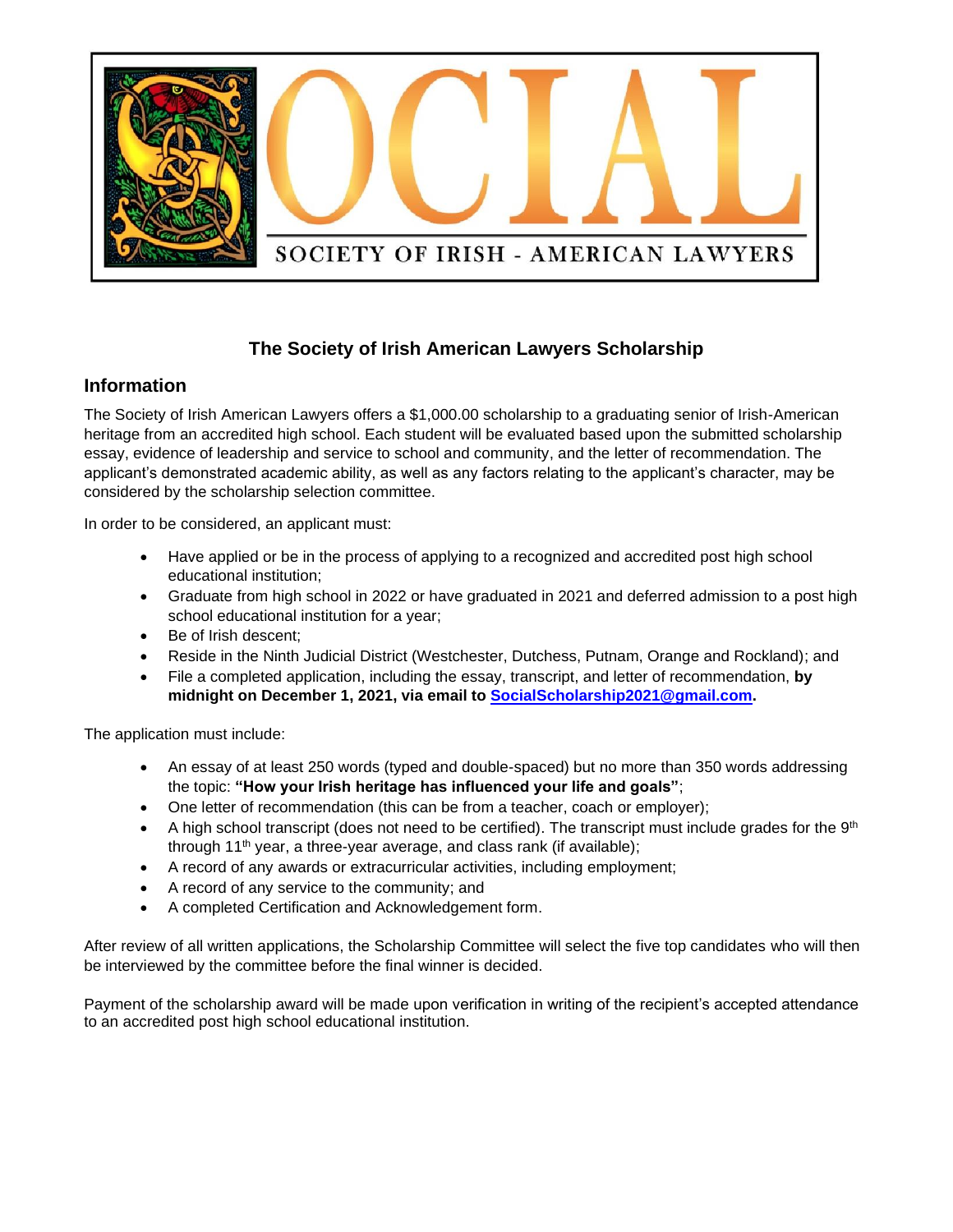# **Scholarship Application**

|                            |                                         |       | <b>Applicant Information</b> |                                               |                        |
|----------------------------|-----------------------------------------|-------|------------------------------|-----------------------------------------------|------------------------|
| Full Name:                 |                                         |       |                              |                                               | Date: <u>_________</u> |
|                            | Last                                    | First |                              | M.I.                                          |                        |
| Address:                   | <b>Street Address</b>                   |       |                              |                                               | Apartment/Unit #       |
|                            |                                         |       |                              |                                               |                        |
|                            | City                                    |       |                              | State                                         | ZIP Code               |
| Phone:                     |                                         |       | Email:                       |                                               |                        |
|                            |                                         |       |                              |                                               |                        |
| Mother's<br>Name:          |                                         |       |                              |                                               |                        |
|                            | Last                                    | First |                              | M.I.                                          |                        |
| Address (if<br>different): |                                         |       |                              |                                               |                        |
|                            | <b>Street Address</b>                   |       |                              |                                               | Apartment/Unit #       |
|                            | City                                    |       |                              | State                                         | ZIP Code               |
| Phone:                     |                                         |       | Email                        | <u> 1989 - Johann Stein, fransk politik (</u> |                        |
|                            |                                         |       |                              |                                               |                        |
| Father's<br>Name:          |                                         |       |                              |                                               | Date:                  |
|                            | Last                                    | First |                              | M.I.                                          |                        |
| Address (if<br>different): |                                         |       |                              |                                               |                        |
|                            | <b>Street Address</b>                   |       |                              |                                               | Apartment/Unit #       |
|                            | City                                    |       |                              | State                                         | ZIP Code               |
| Phone:                     |                                         |       |                              |                                               |                        |
|                            | What are your siblings' names and ages? |       |                              |                                               |                        |
|                            |                                         |       |                              |                                               |                        |
|                            |                                         |       |                              |                                               |                        |
|                            |                                         |       |                              |                                               |                        |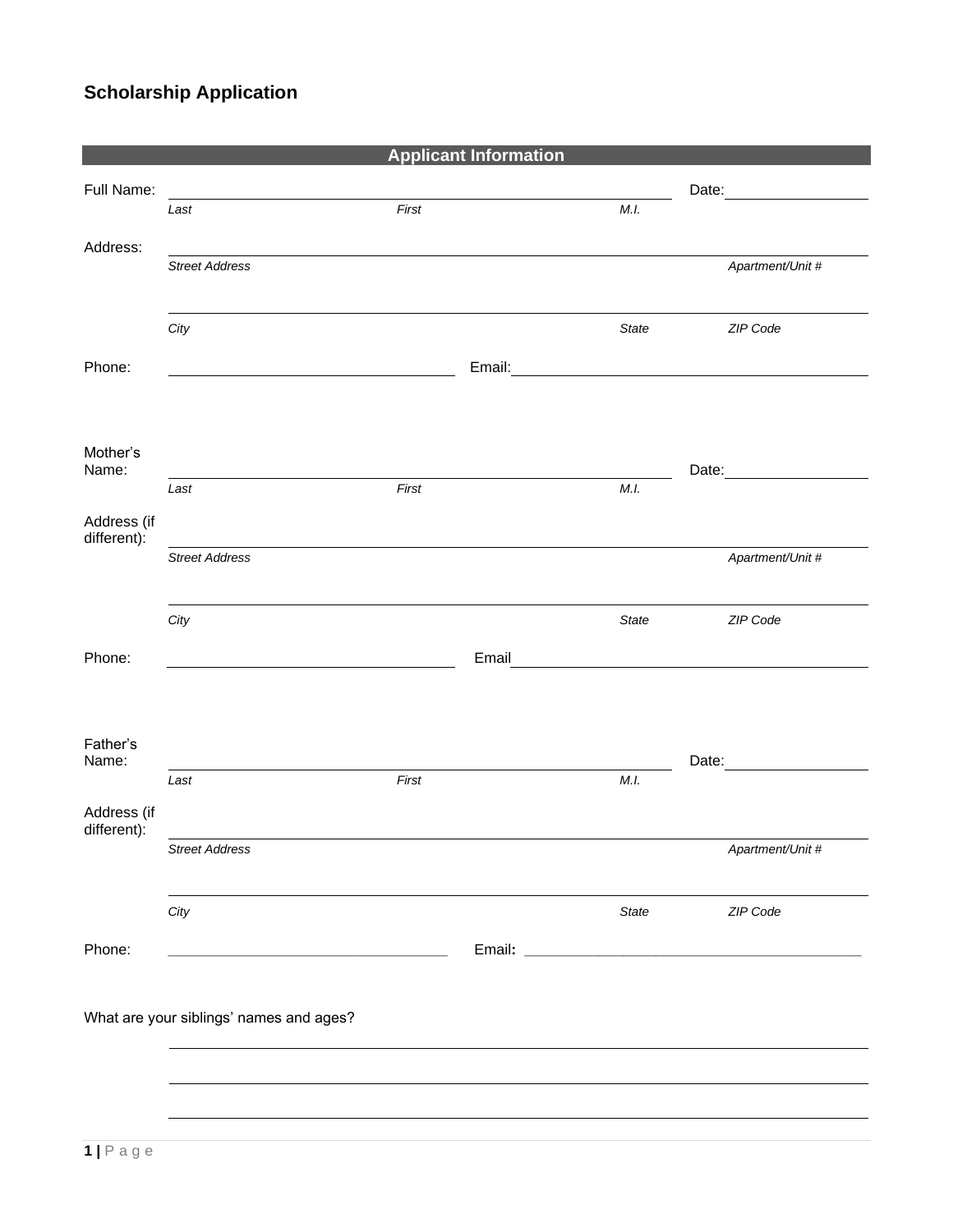| <b>Education</b> |                                                                                                                                                                                                                                                                           |  |  |  |
|------------------|---------------------------------------------------------------------------------------------------------------------------------------------------------------------------------------------------------------------------------------------------------------------------|--|--|--|
|                  |                                                                                                                                                                                                                                                                           |  |  |  |
|                  | High School: <u>___________________________</u>                                                                                                                                                                                                                           |  |  |  |
|                  |                                                                                                                                                                                                                                                                           |  |  |  |
|                  |                                                                                                                                                                                                                                                                           |  |  |  |
|                  | Type of                                                                                                                                                                                                                                                                   |  |  |  |
| From:            | Diploma<br>Anticipated: <u>Anticipated:</u> Anticipated:<br>$\overline{a}$                                                                                                                                                                                                |  |  |  |
|                  |                                                                                                                                                                                                                                                                           |  |  |  |
| Previous<br>High |                                                                                                                                                                                                                                                                           |  |  |  |
| School (if       |                                                                                                                                                                                                                                                                           |  |  |  |
| any):            | Address: Note and the set of the set of the set of the set of the set of the set of the set of the set of the set of the set of the set of the set of the set of the set of the set of the set of the set of the set of the se<br><u> 1980 - Johann Barbara, martin a</u> |  |  |  |
|                  |                                                                                                                                                                                                                                                                           |  |  |  |
| From:            | To:__________________                                                                                                                                                                                                                                                     |  |  |  |
|                  |                                                                                                                                                                                                                                                                           |  |  |  |
|                  | <b>Reference</b>                                                                                                                                                                                                                                                          |  |  |  |
|                  | Please give us information about your reference.                                                                                                                                                                                                                          |  |  |  |
|                  |                                                                                                                                                                                                                                                                           |  |  |  |
| School or        |                                                                                                                                                                                                                                                                           |  |  |  |
| Address:         |                                                                                                                                                                                                                                                                           |  |  |  |
|                  | <u> 1980 - Andrea Andrew Maria (h. 1980).</u>                                                                                                                                                                                                                             |  |  |  |
|                  |                                                                                                                                                                                                                                                                           |  |  |  |
|                  |                                                                                                                                                                                                                                                                           |  |  |  |
|                  | <b>Post High School Educational Plans</b>                                                                                                                                                                                                                                 |  |  |  |
|                  |                                                                                                                                                                                                                                                                           |  |  |  |
|                  |                                                                                                                                                                                                                                                                           |  |  |  |
|                  |                                                                                                                                                                                                                                                                           |  |  |  |
|                  |                                                                                                                                                                                                                                                                           |  |  |  |
|                  |                                                                                                                                                                                                                                                                           |  |  |  |
|                  |                                                                                                                                                                                                                                                                           |  |  |  |
|                  |                                                                                                                                                                                                                                                                           |  |  |  |
|                  |                                                                                                                                                                                                                                                                           |  |  |  |
|                  |                                                                                                                                                                                                                                                                           |  |  |  |
|                  |                                                                                                                                                                                                                                                                           |  |  |  |
|                  |                                                                                                                                                                                                                                                                           |  |  |  |
|                  |                                                                                                                                                                                                                                                                           |  |  |  |
|                  |                                                                                                                                                                                                                                                                           |  |  |  |
| preference.      | Please list all post high school educational institutions to which you have applied. List the schools in order of your                                                                                                                                                    |  |  |  |
|                  |                                                                                                                                                                                                                                                                           |  |  |  |
| Name:            |                                                                                                                                                                                                                                                                           |  |  |  |
| Address:         |                                                                                                                                                                                                                                                                           |  |  |  |
|                  |                                                                                                                                                                                                                                                                           |  |  |  |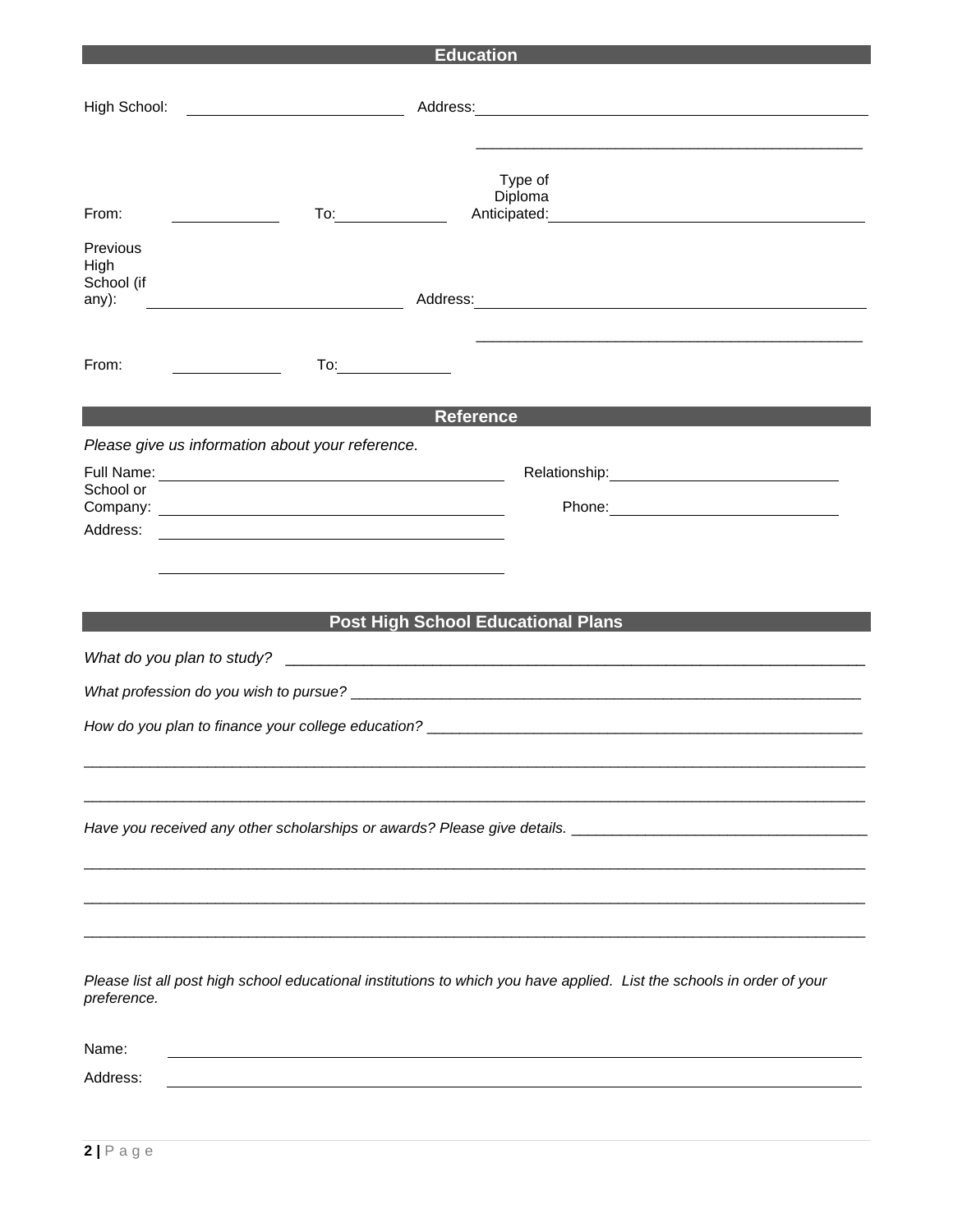| Name:    |                                                                                                                       |
|----------|-----------------------------------------------------------------------------------------------------------------------|
| Address: |                                                                                                                       |
|          |                                                                                                                       |
|          |                                                                                                                       |
| Name:    |                                                                                                                       |
| Address: |                                                                                                                       |
|          |                                                                                                                       |
|          |                                                                                                                       |
| Name:    |                                                                                                                       |
| Address: | <u> 1989 - Andrea Station Barbara, amerikan personal di sebagai personal di sebagai personal di sebagai personal </u> |
|          |                                                                                                                       |
|          |                                                                                                                       |
| Name:    |                                                                                                                       |
| Address: |                                                                                                                       |
|          |                                                                                                                       |
|          |                                                                                                                       |
| Name:    |                                                                                                                       |
| Address: |                                                                                                                       |

# **Employment**

*If you worked for pay during the last three years, please list all employment.*

| Company:<br><u> 1989 - Johann John Stein, fransk politik (</u>                                                                            |  |
|-------------------------------------------------------------------------------------------------------------------------------------------|--|
| Address:<br><u> 1989 - Johann Stein, mars an deutscher Stein und der Stein und der Stein und der Stein und der Stein und der</u>          |  |
|                                                                                                                                           |  |
|                                                                                                                                           |  |
| From:<br>To: $\qquad \qquad$                                                                                                              |  |
|                                                                                                                                           |  |
| Company:                                                                                                                                  |  |
| Address:                                                                                                                                  |  |
| Job Title:<br><u> 1989 - Johann Barbara, martin amerikan basal dan berasal dalam basal dan berasal dalam basal dalam basal dala</u>       |  |
| Responsibilities:<br><u> 1989 - Johann Stein, mars an deutscher Stein und der Stein und der Stein und der Stein und der Stein und der</u> |  |
|                                                                                                                                           |  |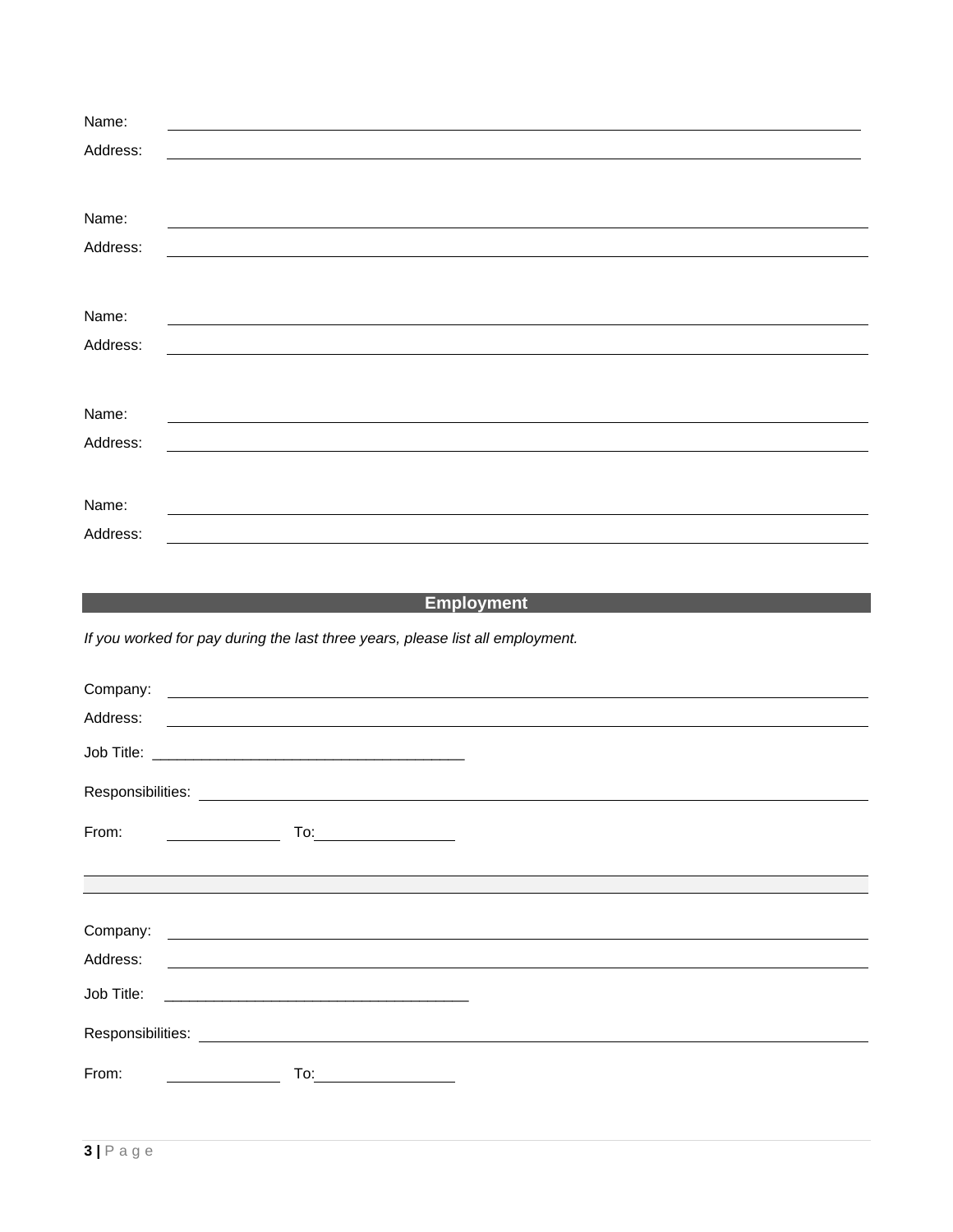| Company:          | <u> 1980 - Andrea Barbara, poeta esperanto-</u>                                                                      |  |  |
|-------------------|----------------------------------------------------------------------------------------------------------------------|--|--|
| Address:          | <u> 1980 - Antonio Alemania, prima postala de la provincia de la provincia de la provincia de la provincia de la</u> |  |  |
| Job Title:        | <u> 1989 - John Stein, Amerikaansk politiker (</u>                                                                   |  |  |
| Responsibilities: |                                                                                                                      |  |  |
| From:             | To:                                                                                                                  |  |  |

#### 

Please list all community service activities and dates of service.

## **Extracurricular Activities And Activities** Activities Activities Activities Activities Activities Activities Activ

Please list all other extracurricular activities in which you are involved and the dates of involvement.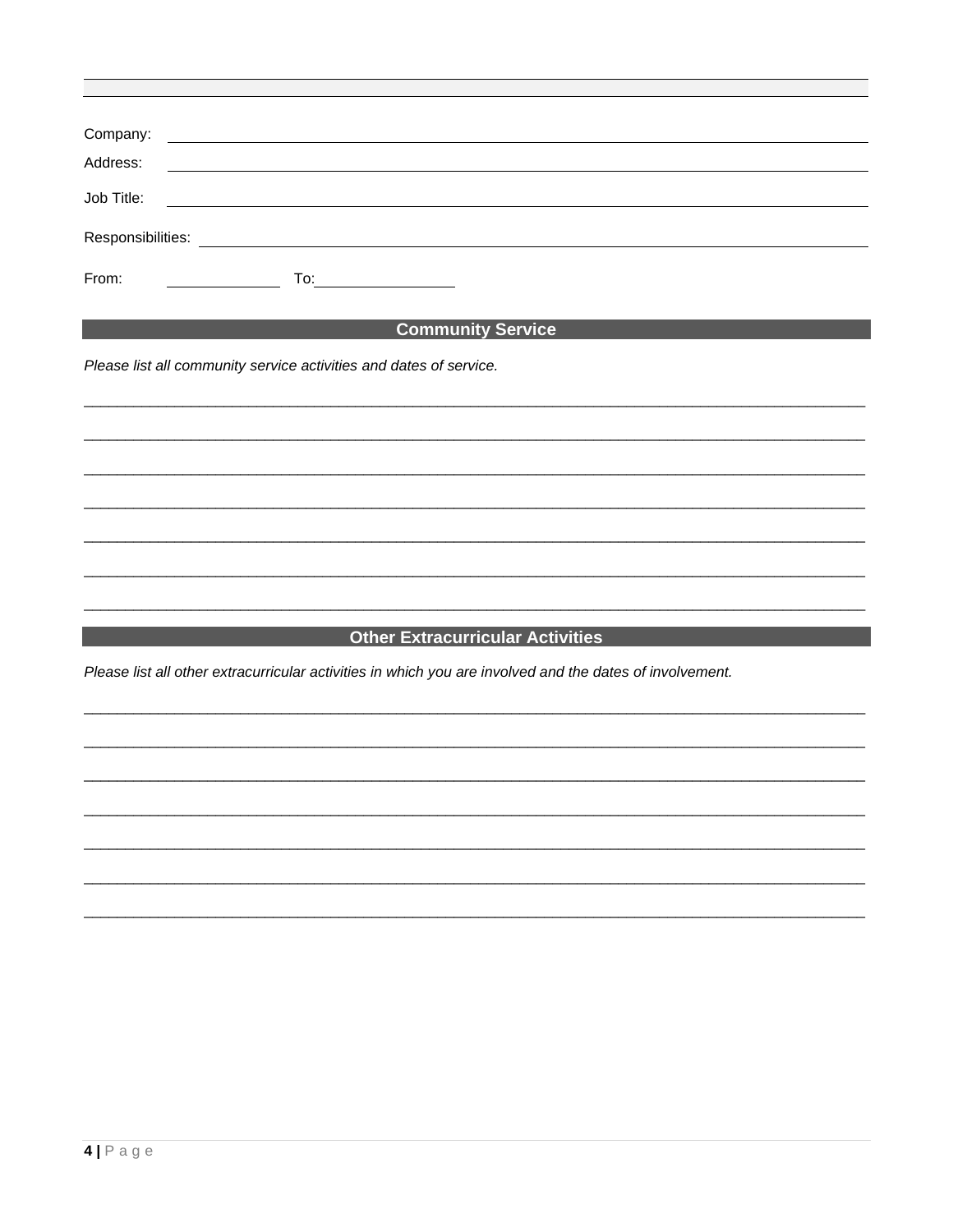*I, the undersigned, hereby acknowledge that I am the Applicant for the Society of Irish American Lawyers' Scholarship, and do hereby state as follows:*

- *That I have reviewed the information provided on the application and certify, to the best of my knowledge, that all information as stated on this application (and attachments, if any) is true and correct:*
- *That I understand and acknowledge that as a candidate for the Society of Irish American Lawyers' Scholarship, the Scholarship Committee will rely upon and consider the information and representations provided to the Committee by me;*
- *That I further understand that the information provided to the Scholarship Committee is used for the sole purpose of determining whether I should be awarded a scholarship offered by the Society of Irish American Lawyers; and*
- *That I understand that, if I should receive a scholarship from Society of Irish American Lawyers and the Scholarship Committee learns at some future date that the information supplied was false, inaccurate, and/or misrepresented to the Committee by me, that in that event, the scholarship received by me may be forfeited and any monies received by me shall be immediately returned to the Society of Irish American Lawyers.*

*Print Name (Applicant)*

*Date*

*Signature*

*\_\_\_\_\_\_\_\_\_\_\_\_\_\_\_\_\_\_\_\_\_\_\_\_\_\_\_\_\_\_\_\_\_\_\_\_\_ Signature of Parent/ Guardian if under age 18*

*\_\_\_\_\_\_\_\_\_\_\_\_\_\_\_\_\_\_\_\_\_\_\_\_\_\_\_\_\_\_\_\_\_\_\_\_\_*

*\_\_\_\_\_\_\_\_\_\_\_\_\_\_\_\_\_\_\_\_\_\_\_\_\_\_\_\_\_\_\_\_\_\_\_\_\_*

*\_\_\_\_\_\_\_\_\_\_\_\_\_\_\_\_\_\_\_\_\_\_\_\_\_\_\_\_\_\_\_\_\_\_\_\_\_*